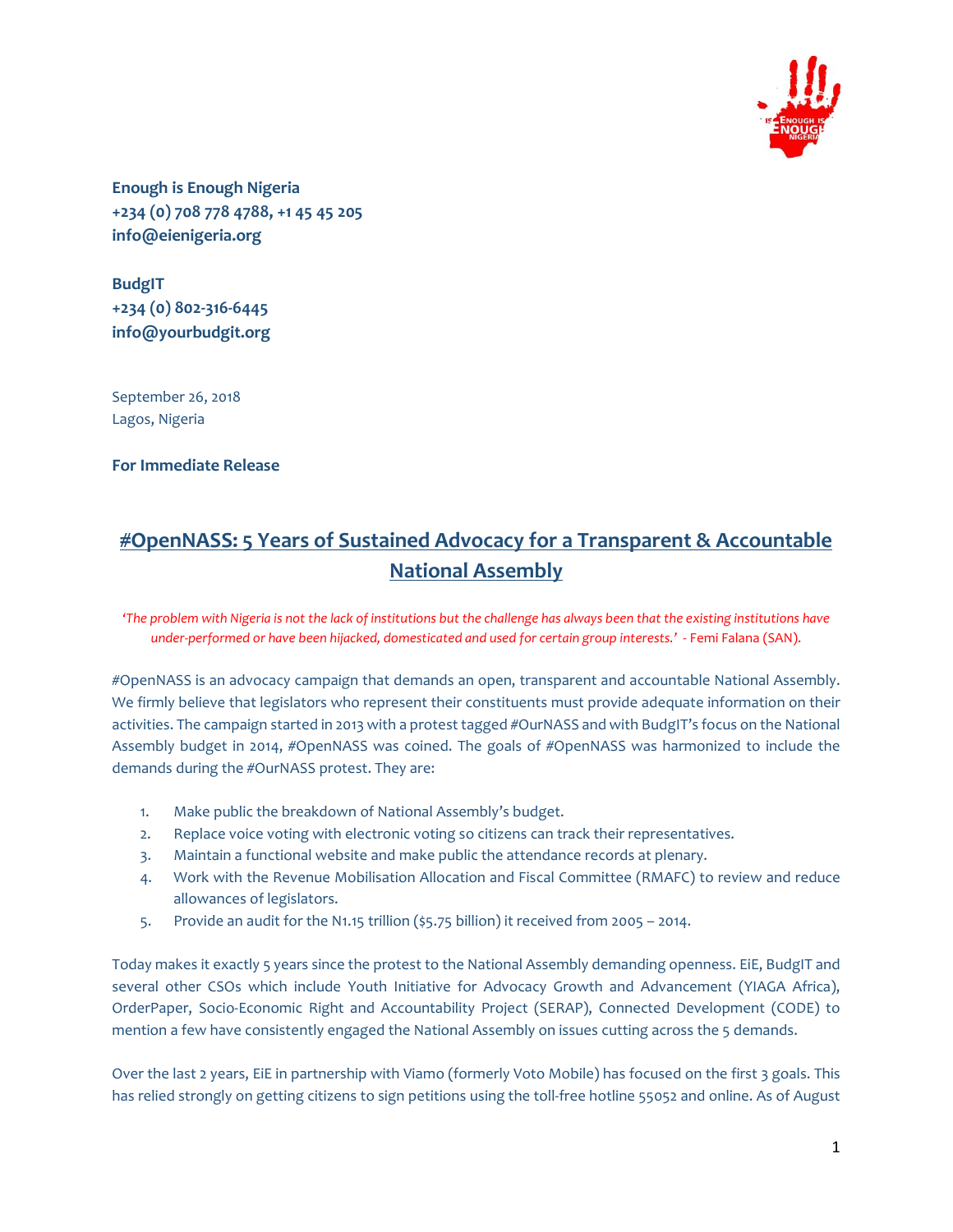

31st, thirty-one thousand and thirteen (31,013) Nigerians have signed the petition demanding an open and transparent National assembly.

## **Campaign Milestones and Unresolved Issues**

#### **1. Budget**

The OpenNASS campaign commenced under the leadership of Senator David Mark in the  $7^{\rm th}$  Assembly but failed to yield results during his tenure. In May 2017, after protests, several FOI requests, petitions, countless engagements online & offline and several promises, the 8<sup>th</sup> Assembly led by Bukola Saraki published details of its N125 billion budget for the first time in 7 years (2010 – 2017).

In response to this act, EiE and BudgIT organized a "datathon" during which citizens rigorously reviewed the budget and proposed the reduction of the 2017 budget from the sum of N125 billion to N52.5 billion. The streamlined budget was sent to the leadership of the National Assembly and then Acting President, Prof Yemi Osinbajo, but there was no acknowledgement or response.

To further disdain the Nigerian people, the National Assembly's 2018 budget was increased by N14.5bn to N139.5 billion. This seems to institutionalize the additional N10 billion that was released to the National Assembly in 2017 by the former Minister of Finance, Mrs Kemi Adeosun, making their total budget N135 billion.

Despite promises to ensure their budget is public as standard practice and several requests from the campaign, the National Assembly has refused to publish the details of their 2018 budget! It should be noted that the National Assembly's budget is a statutory transfer and not subject to the revenue performance of the country. The published 2017 budget was higher than the individual budgets of 10 states in Nigeria (Adamawa, with a population of 4.2 Million citizens – N120.4bn; Niger, with a population of 5.6 Million citizens – N116bn; Anambra, with a population of 5.5 Million citizens – N115.5bn as examples). With Senator Shehu Sani's N13.5 million running cost disclosure, questions need to be asked regarding what these monies are used for.

### **2. Electronic Voting**

According to the Nigerian 1999 constitution, for any amendment of the constitution, two thirds of the Senate (73 out of 109) and House of Representatives (240 out of 360) votes are required. Therefore, during the voting on the constitution review bill on the 26th & 27th July 2017, the National Assembly was required to utilize electronic voting rather than voice voting. However, 426 days after the amendment, the results of how each member voted have not been published. Citizens do not know how their representatives voted on issues that concern them especially regarding certain contentious bills such as the bill on devolution of power to states and 35% affirmative action for women in federal and state cabinets both of which were rejected.

Conversations with elected representatives would have been held by citizens ifthe exact voting records were made public. Just recently in the United States, six state legislators in Oklahoma who voted against a bill that would have increased teachers' salaries were all voted out of office in their primary runoff